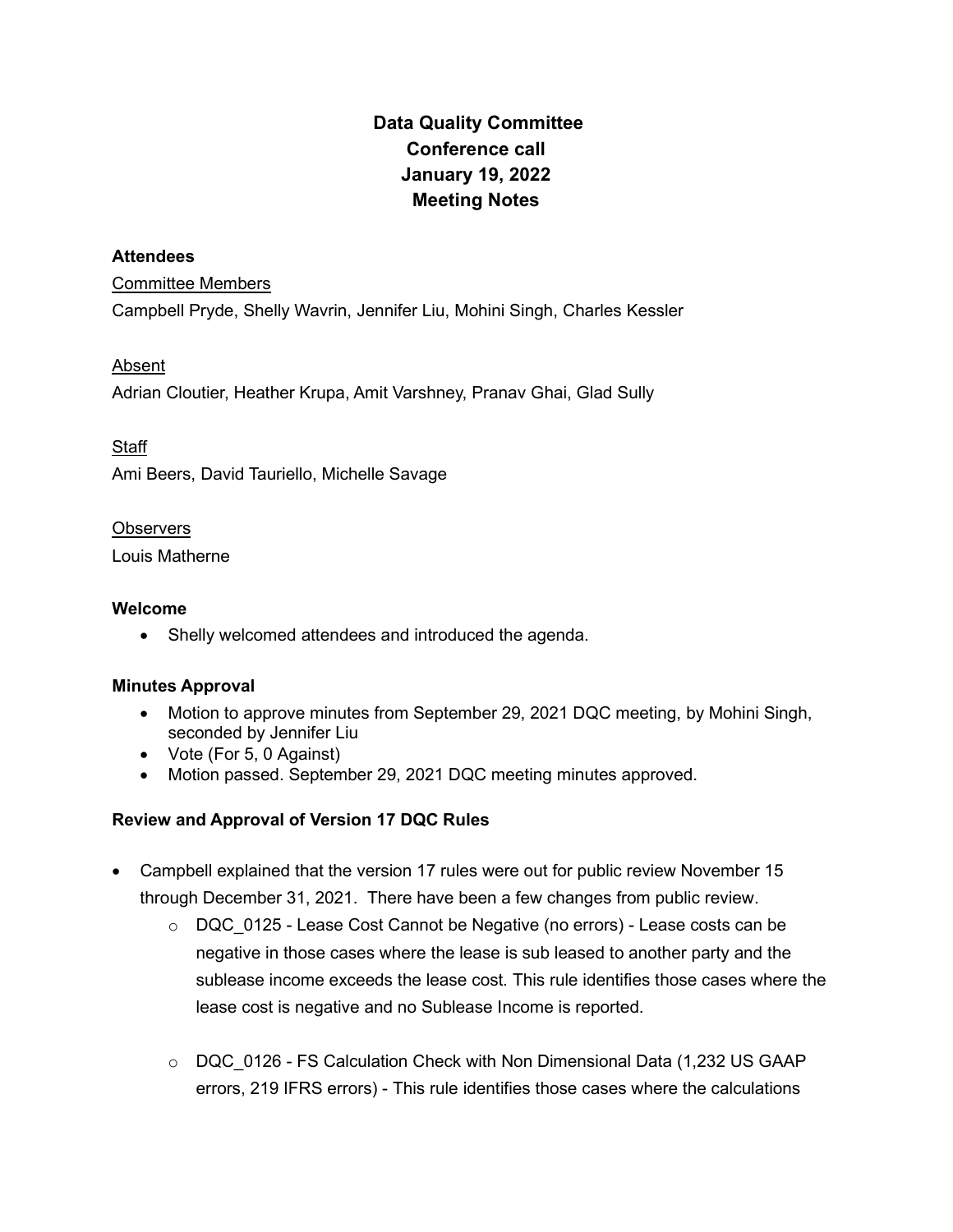defined for the face financial statements (Statement of Changes in Shareholders Equity is not covered) in the company provided calculation linkbase do not match the actual values reported. The rule works through every element in the statement and checks if it has any calculation children. If it does it takes the values of the children in the default and checks that they add to the parent value

 $\circ$  DQC 0127 - Incorrect Dimensional Item Used on Financial Statements – (1,093 US GAAP errors, 52 IFRS errors) This rule identifies those cases where the dimensional structures defined for the face financial statements (Statement of Changes in Shareholders Equity is not covered) in the company provided definition linkbase do not match the actual values reported.

The rule was updated from the public review to exclude errors where fact values with a value of zero were being reported.

- $\circ$  DQC 0128 –Dimensional Values Larger than the Default (1,260 errors) The rule identifies a list of dimensions that should not have negative values and determines if any of the dimensionalized monetary values are greater than the default value. This uses the same list of elements used by rule DQC 0015 for validating negative items. The rule only checks dimensionalized values that appear on the following axes:
	- US GAAP
		- PropertyPlantAndEquipmentByTypeAxis,
		- StatementClassOfStockAxis,
		- LongtermDebtTypeAxis,
		- srt:ProductOrServiceAxis,
		- FiniteLivedIntangibleAssetsByMajorClassAxis,
		- DebtInstrumentAxis
	- IFRS
		- ClassesOfPropertyPlantAndEquipmentAxis,
		- ClassesOfOrdinarySharesAxis,
		- ProductsAndServicesAxis,
		- ClassesOfIntangibleAssetsOtherThanGoodwillAxis
		- BorrowingsByNameAxis
- o DQC\_0129 Dimensional Equivalents IFRS (258 errors) This rule evaluates whether a fact expressed with no dimensions is equal to the same fact expressed in a table with dimensions. In addition, this rule determines if the dimensional value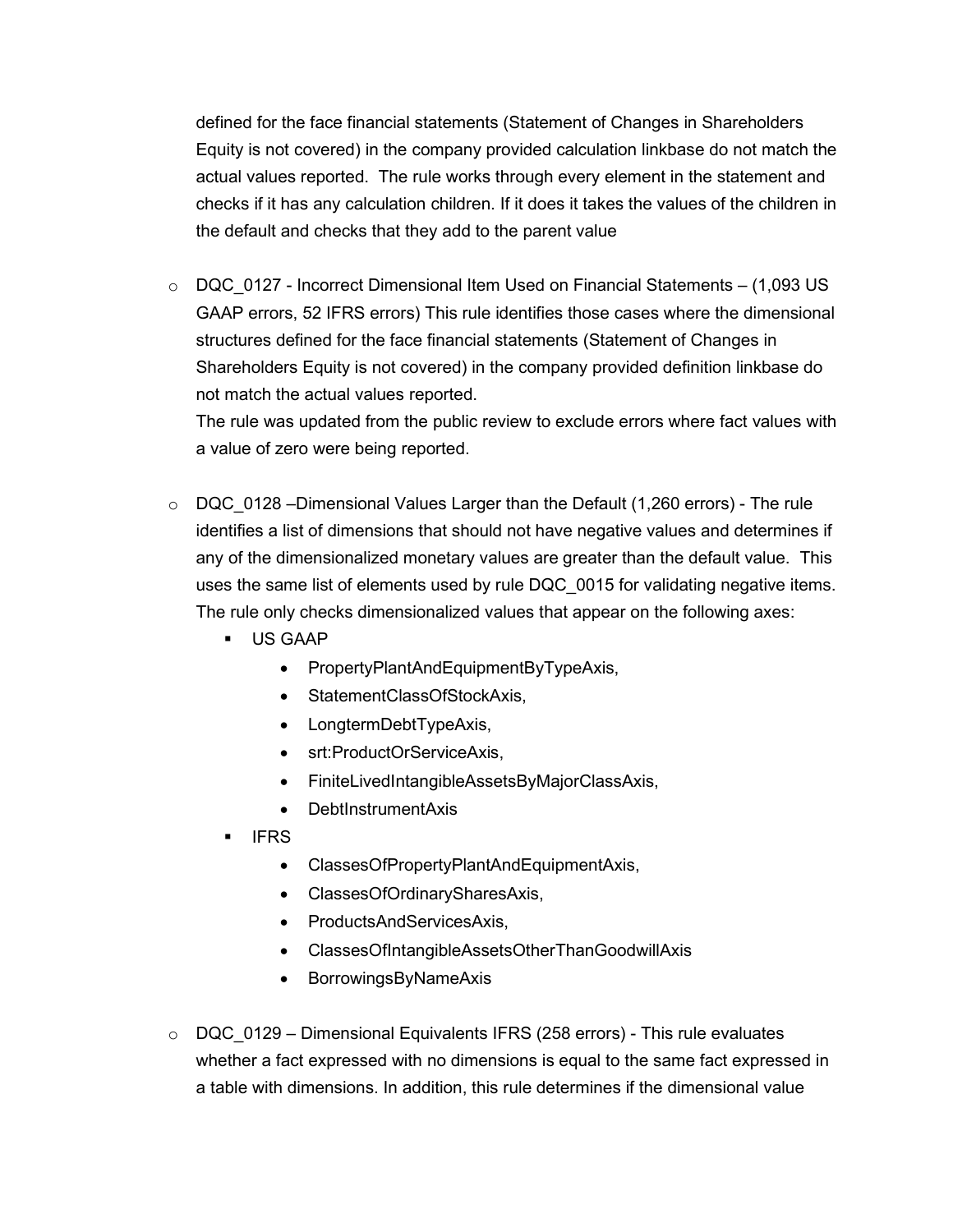should be the inverse of the same value represented as a line item. The rule was amended from public review to remove those cases where ContinuingAndDiscontinuedOperationsAxis is used with the ContinuingOperationsMember.

- $\circ$  DQC 0130 Earnings Per Share Calculation IFRS (158 errors) This rule evaluates if the value reported for earnings per share metrics matches the value calculated from its components. Rule originally defined in IFRS Formula Linkbase.
- $\circ$  DQC 0131 Lease Allocation in Balance Sheet (6 errors) This rule detects of the value of a lease reported in the footnotes is greater than the balance sheet line item. This is US GAAP only.
- $\circ$  DQC 0132 Operating Lease Amortization (70 errors) This rule identifies when an extension element is used instead of the standard element for OperatingLeaseRightOfUseAssetAmortizationExpense which was added to the 2020 US GAAP taxonomy.
- The effective date for version 17 is proposed for May 1, 2022.
- Motion to approve rules DQC\_0125, DQC\_0126, DQC\_0127, DQC\_0128, DQC\_0129, DQC\_0130, DQC\_0131, DQC\_0132 effective May 1, 2022, by Campbell Pryde, seconded by Mohini Singh
- Vote (For 5, 0 Against)
- Motion passed. DQC\_0125, DQC\_0126, DQC\_0127, DQC\_0128, DQC\_0129, DQC\_0130, DQC 0131, DQC 0132 effective May 1, 2022 approved.

# Introduction of Investments

 Campbell explained that there have been a number of changes made by the FASB in the area of reporting investments and there has been an implementation guide issued. However, there are a lot of inconsistencies among companies. DQC will plan to issue guidance in the form of an FAQ with examples. Rules will be developed to test areas of the FASB's implementation guide including consistent use of dimension across tables and use of specific axes for equity investments.

# Tagging Auditor Information Guidance